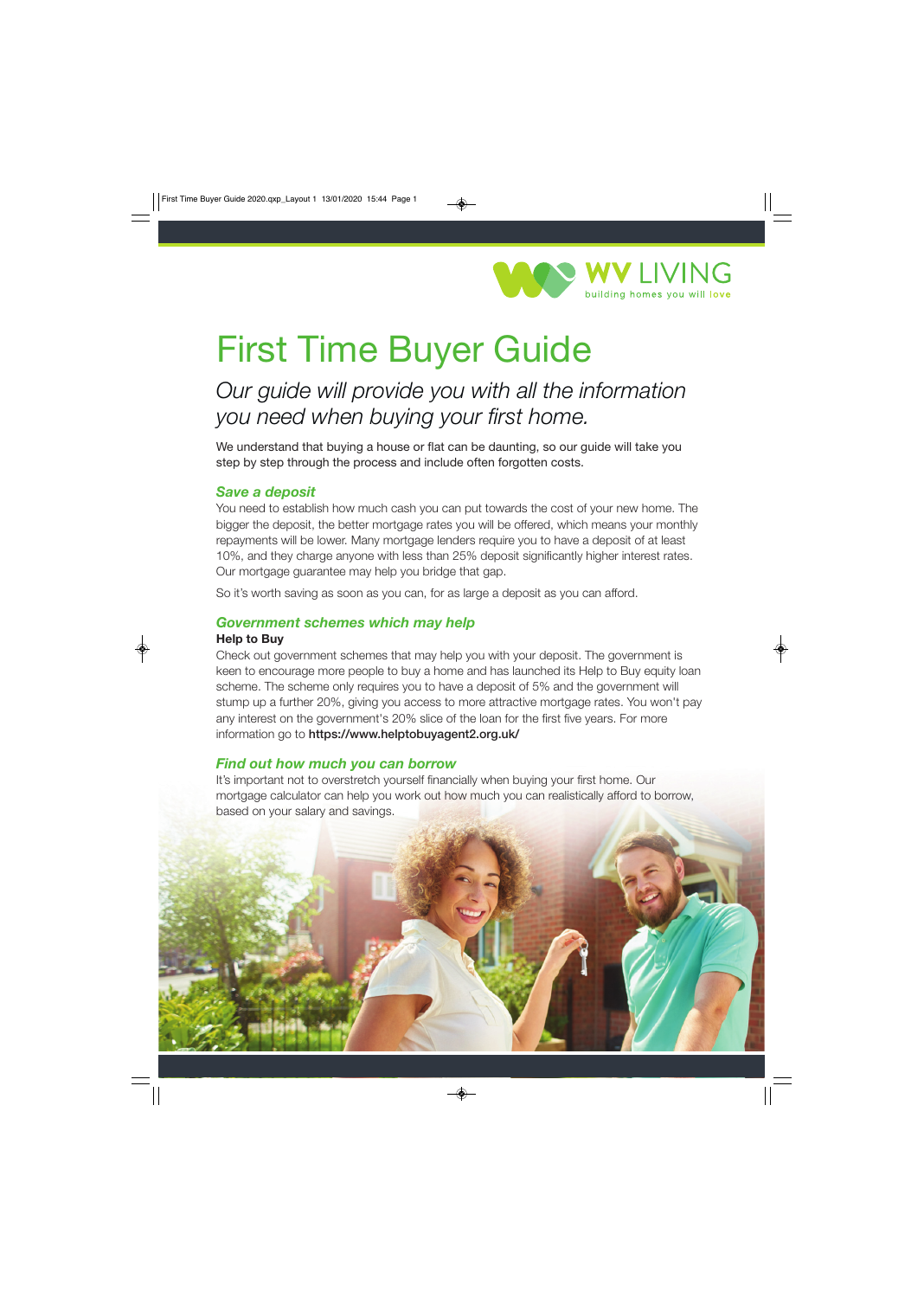

# *Mortgages*

Unless you are in a position to buy a property with cash, you are going to need a mortgage. Simply put, a mortgage is a loan from a bank or building society against a house or flat. The borrower (you) has to pay back the loan in addition to accrued interest.

This may all sound extremely daunting, but it is the case for most first-time home buyers and the more research you do the better.

You can learn more about mortgages by searching the internet for the best mortgage rates and mortgage deals, surfing mortgage comparison websites, and reading online news and guides on mortgages. You can also speak with friends and family as well as contacting banks and building societies about the mortgages they offer.

You may like to speak with a mortgage adviser, who will be able to help you to fill out your mortgage application - but you will need to pay for their advice. There are other professionals working in the mortgage market who can offer help and advice too, including housebuilding companies, mortgage brokers and Independent Financial Advisors.

The type of mortgage you opt for will largely depend on the size of your deposit. For example, if you are buying a property worth £150,000 with a 10 % deposit, you will need £15,000 in cash. Generally, you can secure more competitively-priced mortgages with around a 25 % deposit.

Lenders now have rigorous checks in place post-credit crisis to ensure that you will be able to keep up with your mortgage payments, particularly if your circumstances change or interest rates rise. You will need to show proof of your income and outgoings, such as household bills and other living costs. You will also need evidence of your financial profile, such as bank statements and payslips.

You should secure an agreement in principle from the lender to speed the buying process up further down the line. It is not a guaranteed offer but it shows the developer that you're a serious first-time home buyer.

Don't forget that you'll also have to pay stamp duty on properties worth more than £125,000.